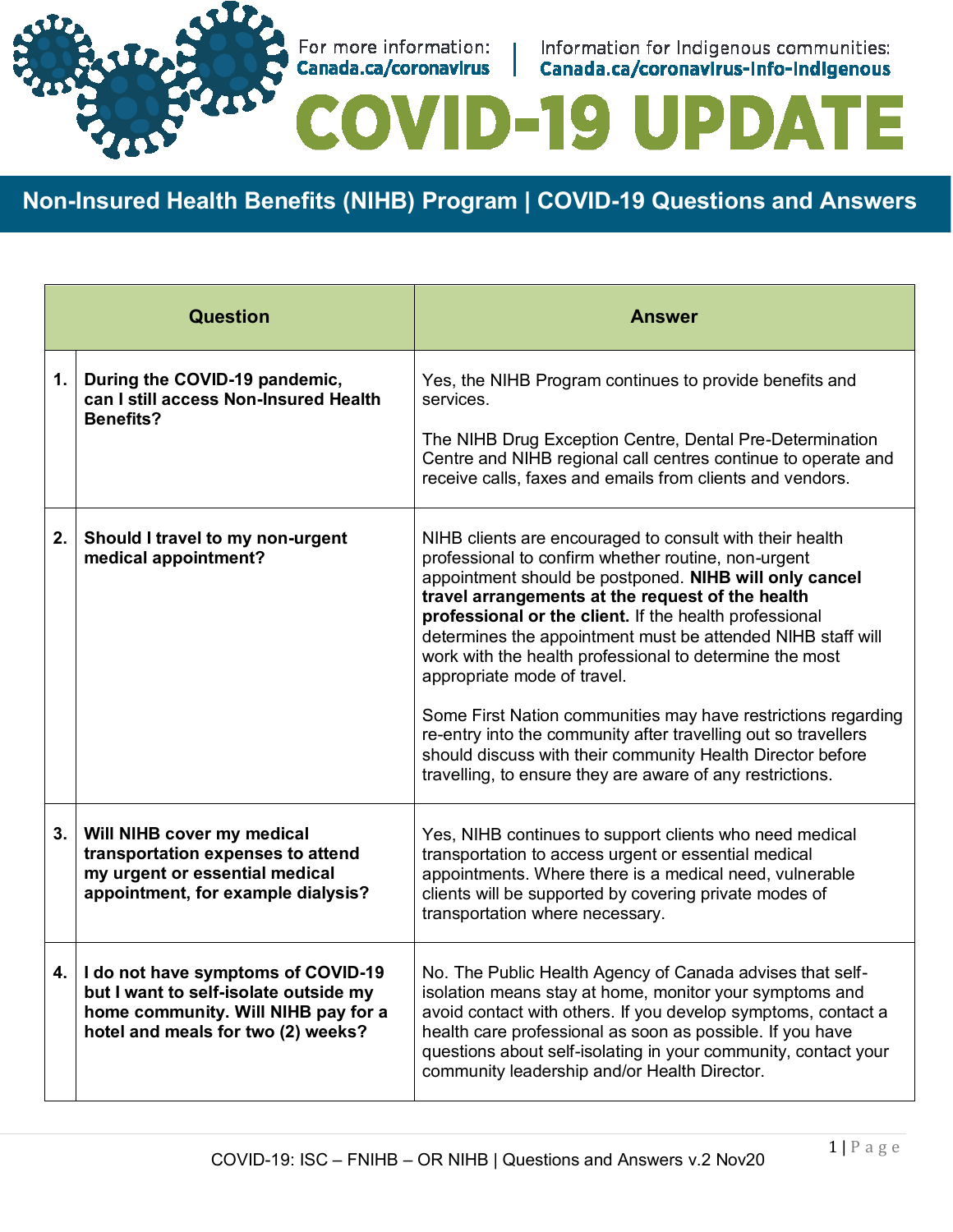| 5. | How do I self-isolate at home if I think I<br>have/or have been diagnosed with<br><b>COVID-19?</b>                                                               | Isolation means staying at home when you have a symptom of<br>COVID-19 and it is possible that you have been exposed to the<br>virus. By avoiding contact with other people, you help prevent<br>the spread of disease to others in your home and your<br>community.<br>Details on How To Isolate at Home When You May Have<br>COVID-19 are available to review and download.<br>Key recommendations include:<br>Monitory your symptoms as directed by your healthcare<br>provider<br>Limit contact with others<br>Keep your hands clean<br>Avoid contaminating common items and surfaces<br>Recommended supplies to have at home when isolating                                                                                                                                                                                                                                                         |
|----|------------------------------------------------------------------------------------------------------------------------------------------------------------------|----------------------------------------------------------------------------------------------------------------------------------------------------------------------------------------------------------------------------------------------------------------------------------------------------------------------------------------------------------------------------------------------------------------------------------------------------------------------------------------------------------------------------------------------------------------------------------------------------------------------------------------------------------------------------------------------------------------------------------------------------------------------------------------------------------------------------------------------------------------------------------------------------------|
| 6. | I am vulnerable due to my health<br>condition. Will NIHB provide coverage<br>for me to self-isolate in a hotel so I can<br>be away from others that I live with? | If a health professional or public health officials have advised<br>you to self-isolate in a location other than your home, contact<br>community leadership or your community Health Director to<br>determine what supports are available in your community.<br>For vulnerable clients who have an ongoing need to attend<br>essential or urgent medical appointments, NIHB will continue<br>to provide coverage of your medical transportation,<br>accommodation and meals.                                                                                                                                                                                                                                                                                                                                                                                                                             |
| 7. | I am vulnerable due to my health<br>condition and cannot travel with, or be<br>around, others. How can NIHB support<br>me?                                       | NIHB clients are encouraged to consult with their health<br>professional to confirm whether routine, non-urgent<br>appointments should be postponed. Where there is a medical<br>need, vulnerable clients will be supported to use private<br>modes of transportation where necessary.<br>Additional information regarding infection prevention/control<br>measures was shared with transportation service providers for<br>their information.<br>NIHB has advised partners that additional expenses for<br>increased cleaning and sanitization measures are eligible<br>administrative expenses under Contribution Agreements.<br>Boarding homes have been advised to take measures to<br>support social-distancing and self-isolation, and that vulnerable<br>people at higher risk for severe disease can be placed in<br>facilities outside the boarding home, such as hotels, to limit<br>exposure. |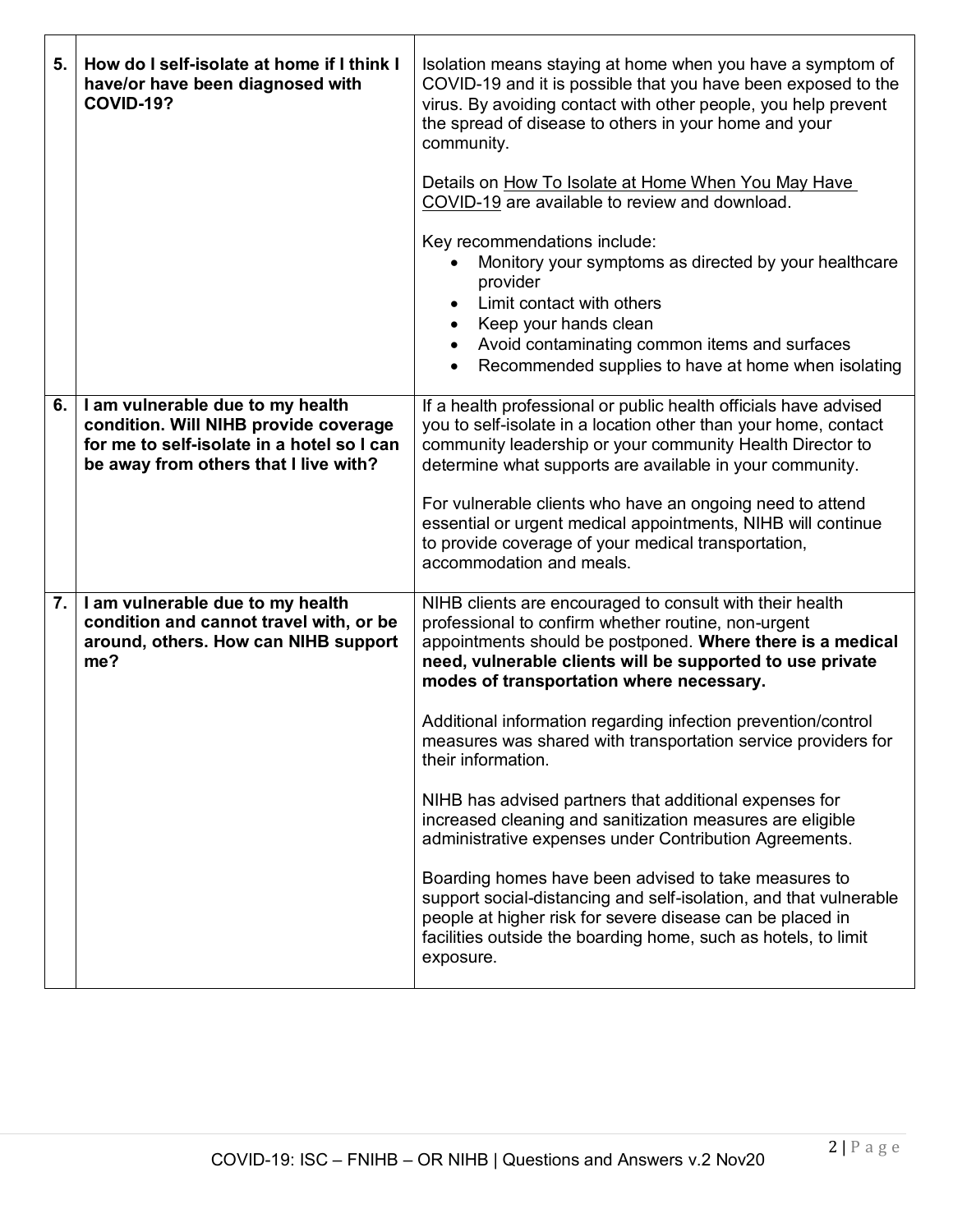| 8. | My community is locked down and<br>nobody is allowed in or out to prevent<br>the spread of the virus. I am currently<br>out of the community and cannot get<br>home. Will NIHB pay for<br>accommodation and meals for me to<br>self-isolate for two (2) weeks? | If you were out of your community for medical reasons NIHB<br>can extend your meals and accommodation coverage for an<br>additional 2 weeks to enable you to self-isolate for that period<br>before returning to your community.<br>If you were out of your community for non-medical reasons<br>(e.g. work-related travel, meetings, vacation) when the<br>community went into lock-down, contact your community<br>leadership and/or Health Director to confirm what actions you<br>should take to self-isolate prior to returning home.                                                                                                                                                                                                                                                                                                                                                                                                                                                                                                                                                                                                                                                                                                                                                                                                                                                                   |
|----|----------------------------------------------------------------------------------------------------------------------------------------------------------------------------------------------------------------------------------------------------------------|--------------------------------------------------------------------------------------------------------------------------------------------------------------------------------------------------------------------------------------------------------------------------------------------------------------------------------------------------------------------------------------------------------------------------------------------------------------------------------------------------------------------------------------------------------------------------------------------------------------------------------------------------------------------------------------------------------------------------------------------------------------------------------------------------------------------------------------------------------------------------------------------------------------------------------------------------------------------------------------------------------------------------------------------------------------------------------------------------------------------------------------------------------------------------------------------------------------------------------------------------------------------------------------------------------------------------------------------------------------------------------------------------------------|
| 9. | I have a suspected/diagnosed case of<br><b>COVID-19 according to a health</b><br>professional. Can NIHB provide<br>coverage for a hotel and meals for two<br>(2) weeks, to isolate me?                                                                         | The Public Health Agency of Canada (PHAC) advises that if<br>you have symptoms, have been diagnosed with COVID-19,<br>are waiting for laboratory test results or have been advised to<br>do so by Public Health you need to be isolated, which means<br>to:<br>stay home until the local public health authority says<br>you are no longer at risk of spreading the virus<br>avoid contact with others<br>If your symptoms get worse, immediately contact your<br>healthcare provider and follow their instructions<br>In order to reduce your contact with others, The Public Health<br>Agency of Canada advises that you:<br>isolate yourself at home for 14 days to avoid spreading<br>it to others<br>if you live with others, stay in a separate room or keep<br>a 2-metre distance<br>If you need to see your healthcare provider, call ahead<br>to tell them your symptoms and follow their instructions<br>If you have been advised by a health professional to isolate<br>somewhere other than your home, please contact your<br>community leadership or Health Director to confirm what<br>supports are available in your community.<br>If you have been advised by a health professional to remain in<br>an urban centre/close to a hospital during your period of<br>isolation or self-isolation, please contact the NIHB regional<br>office to determine what supports may be available to you. |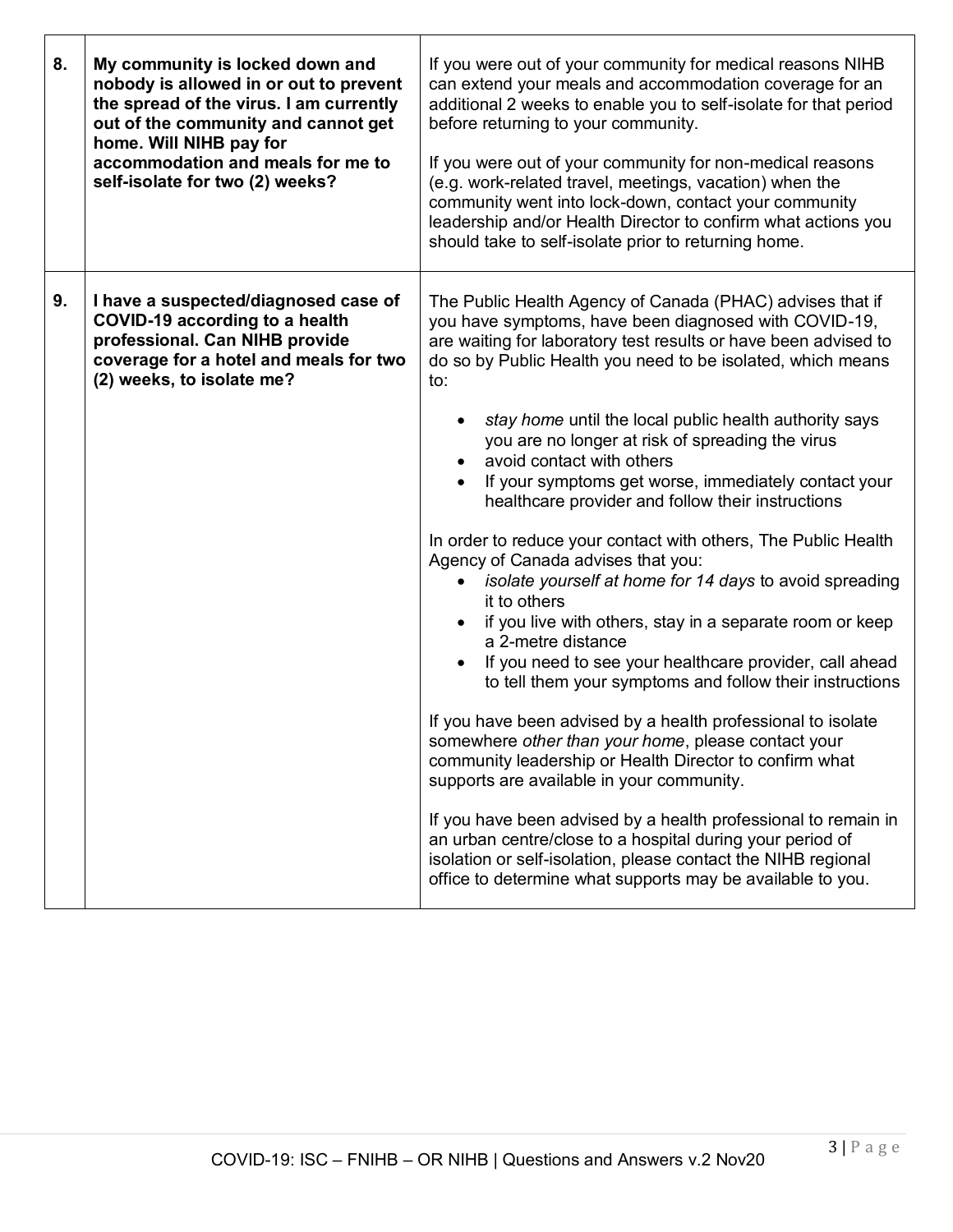| 10. | Am I eligible for NIHB medical<br>transportation support when I am in<br>mandatory quarantine/isolation? | Medical transportation supports will be available for a client<br>who is in mandatory quarantine/isolation away from home,<br>based on the advice of public health officials, to maintain<br>isolation of the patient and limit spread of the illness.<br>Individuals who must attend repeated, essential medical<br>appointments, or who must remain close to hospital during<br>their quarantine/isolation period may be eligible to receive<br>support for temporary relocation to the urban centre where the<br>appointments will take place.                                                                                                                                                                         |
|-----|----------------------------------------------------------------------------------------------------------|---------------------------------------------------------------------------------------------------------------------------------------------------------------------------------------------------------------------------------------------------------------------------------------------------------------------------------------------------------------------------------------------------------------------------------------------------------------------------------------------------------------------------------------------------------------------------------------------------------------------------------------------------------------------------------------------------------------------------|
| 11. | The restaurant has closed in the hotel<br>that I am staying at - what do I do for<br>meals?              | In addition to NIHB meal allowance rates, NIHB will also<br>provide coverage up to an additional \$7.00 per meal, or<br>\$21.00 per day, for meal delivery charges, per family/group of<br>travellers.                                                                                                                                                                                                                                                                                                                                                                                                                                                                                                                    |
| 12. | How can I continue with my mental<br>health counselling?                                                 | NIHB supports the delivery of mental health counselling by<br>telephone. Contact your mental health counsellor to see if this<br>is an option.                                                                                                                                                                                                                                                                                                                                                                                                                                                                                                                                                                            |
| 13. | Should I attend my dental<br>appointment?                                                                | Dental professional organizations across Canada have<br>advised that non-emergency services should be postponed.<br>Contact your dental office to confirm.                                                                                                                                                                                                                                                                                                                                                                                                                                                                                                                                                                |
| 14. | Can I get a longer supply of my<br>prescription medication?                                              | The NIHB Program normally covers up to a 100-day supply of<br>chronic medications. However, in most provinces and<br>territories, pharmacists have now been instructed by P/T<br>health ministries or professional bodies to give a maximum of<br>30 days supply in order to help prevent drug shortages. The<br>decision to provide a longer refill will be made by the individual<br>dispensing pharmacist.<br>The NIHB Program has asked pharmacists to consider the<br>unique living circumstances of some NIHB clients. Access to a<br>pharmacy may be affected by weather (e.g. winter road<br>access, delayed flights to remote communities) as well as the<br>need to travel long distances, among other factors. |
|     |                                                                                                          | However, dispensing quantity/frequency is ultimately up to the<br>pharmacist's judgement, and in light of directives they have<br>received from provincial health ministries or professional<br>bodies. To ensure flexibility, NIHB will reimburse pharmacies<br>for early refills as well as full dispensing fees when smaller<br>supplies of chronic medications are provided.                                                                                                                                                                                                                                                                                                                                          |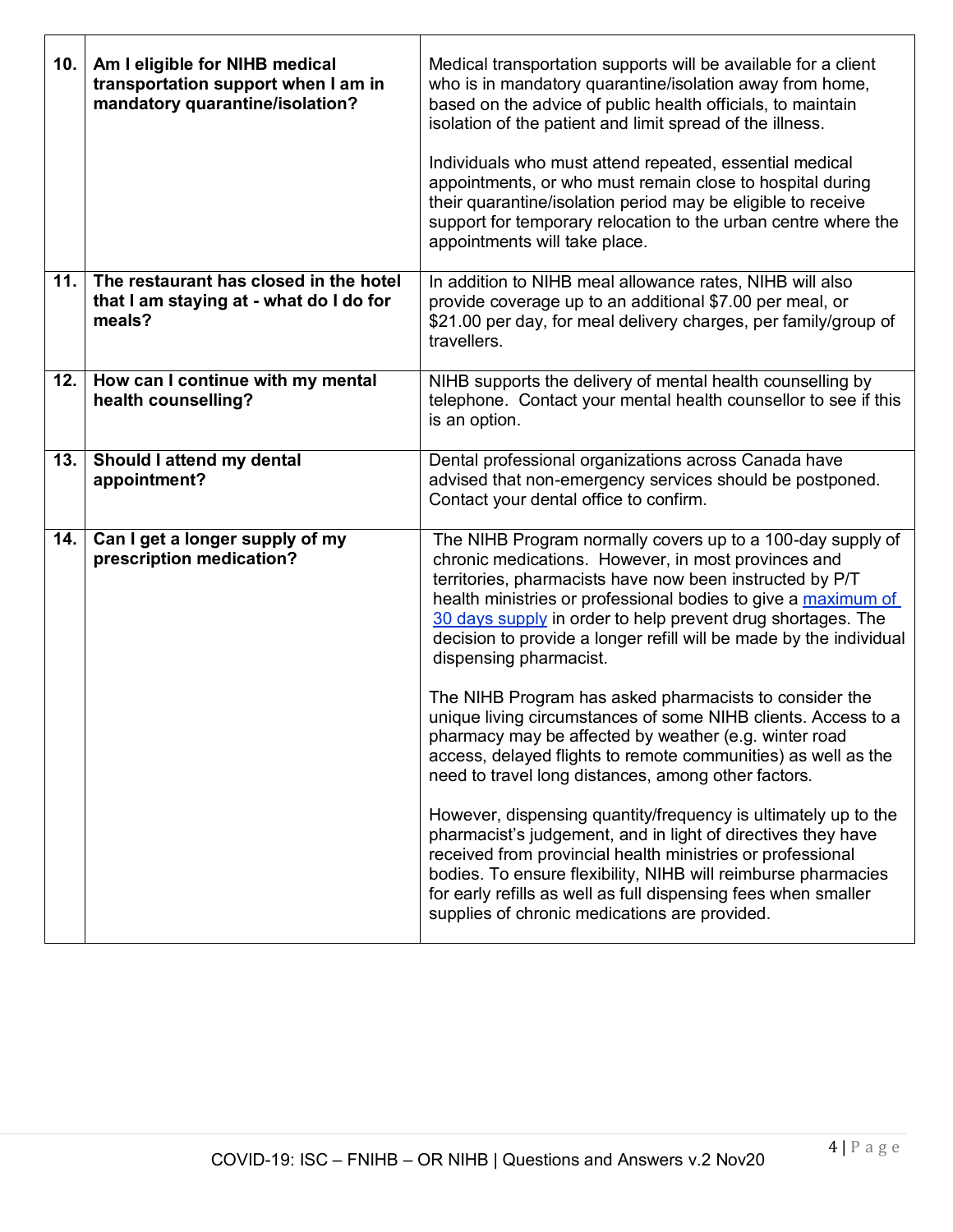| 15. | Does NIHB cover fever and pain<br>medication?                                                               | NIHB covers a range of over-the-counter fever and pain<br>medications for adults and children with a pharmacist's<br>recommendation. No prescription is required from a doctor.                                                                                                                                                                                                                                                                                                                                                                                                                                                                                                                                |
|-----|-------------------------------------------------------------------------------------------------------------|----------------------------------------------------------------------------------------------------------------------------------------------------------------------------------------------------------------------------------------------------------------------------------------------------------------------------------------------------------------------------------------------------------------------------------------------------------------------------------------------------------------------------------------------------------------------------------------------------------------------------------------------------------------------------------------------------------------|
| 16. | I am hearing about potential drug<br>shortages. Should I be concerned?                                      | NIHB works closely with federal and provincial partners as well<br>as distributors to monitor drug shortages. If a shortage occurs,<br>NIHB can make quick policy changes to ensure other drugs<br>are made eligible. This may take place by removing the prior<br>approval requirements from alternative drugs or reimbursing<br>compounded therapies.                                                                                                                                                                                                                                                                                                                                                        |
| 17. | My approval for medication is expiring<br>soon. What do I do to ensure I<br>continue to get my medications? | NIHB is proactively extending prior approvals that are due to<br>expire between April and June 2020. Drugs included at this<br>time are biologics, oral chemotherapy, OFEV and Esbriet.                                                                                                                                                                                                                                                                                                                                                                                                                                                                                                                        |
| 18. | What plans are in place to support<br>people who need access to treatment<br>for opioid addiction?          | In some jurisdictions such as Alberta and Ontario, regulatory<br>bodies have permitted extra carries of methadone and<br>Suboxone for certain clients, when deemed to be<br>safe. NIHB has made the necessary system changes to allow<br>larger quantities to be reimbursed.                                                                                                                                                                                                                                                                                                                                                                                                                                   |
| 19. | How do I obtain oxygen benefits?                                                                            | The requirement for testing (ABG and oximetry) has been<br>removed during the pandemic for clients applying for 9 month,<br>1 year or annual renewal for coverage of home supplemental<br>oxygen (systems such as concentrators, portable cylinders,<br>home fill systems, portable oxygen concentrators)<br>Note that initial requests for supplemental home oxygen<br>continue to require testing results. The requirement for an ABG<br>test is waived. Either oximetry or ABG testing is acceptable.                                                                                                                                                                                                       |
| 20. | I need to replace a piece of my medical<br>equipment. What do I do?                                         | If you are unable to see your prescriber to get a new<br>prescription for the replacement of equipment or supplies your<br>Medical Supply and Equipment provider may use the existing<br>prescription on file for the replacement of:<br>Limb and body orthotics<br>Custom made shoes and orthotics<br>Medical grade compression stockings<br>Mobility equipment<br>Incontinence and ostomy supplies<br>Self-care benefits such as lifts, transfer equipment,<br>dressing and feeding aids, and bathing and toileting<br>aids.<br>Quantities above the current recommend replacement<br>guidelines may be requested without medical justification, if<br>required due to circumstances caused by the pandemic. |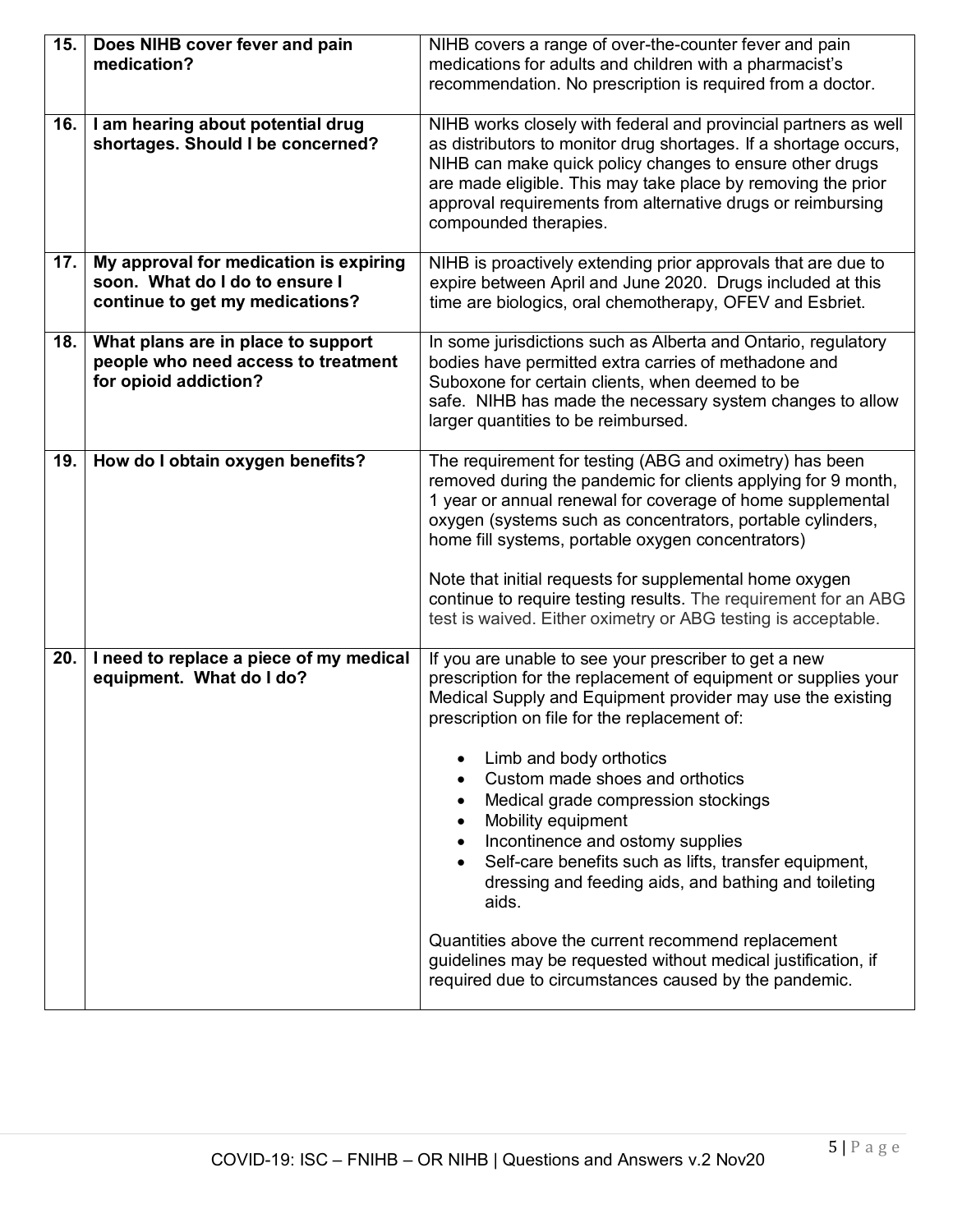| 21. | Am I still eligible for NIHBs even<br>though my Indian Status card has<br>expired?                                                                                       | Health services providers and vendors require NIHB client<br>identification numbers to bill NIHB for services provided to<br>you. If you are a registered First Nations person, providers<br>may ask to see your Indian status card because your Indian<br>status registration number is also your NIHB client<br>identification number.<br>NIHB clients should not be denied services because their<br>Indian Status cards have expired. |
|-----|--------------------------------------------------------------------------------------------------------------------------------------------------------------------------|-------------------------------------------------------------------------------------------------------------------------------------------------------------------------------------------------------------------------------------------------------------------------------------------------------------------------------------------------------------------------------------------------------------------------------------------|
|     |                                                                                                                                                                          | Services providers/vendors can call Express Scripts Canada to<br>verify client eligibility for drugs, dental and medical supplies<br>and equipment. For all other benefits, contact the NIHB<br>regional office.                                                                                                                                                                                                                          |
| 22. | Do unregistered infants have coverage<br>under NIHB?                                                                                                                     | Yes. In order to allow time for parents to register their infant<br>children for First Nation status, NIHB provides coverage for<br>unregistered infants with at least one NIHB-eligible parent.                                                                                                                                                                                                                                          |
|     |                                                                                                                                                                          | During the COVID-19 pandemic, there may be delays in<br>registration. Therefore, NIHB has extended coverage of<br>unregistered infants up to 24 months of age until further notice<br>(extended from 18 months, previously).                                                                                                                                                                                                              |
|     |                                                                                                                                                                          | Infants up to 12 months of age may already access most types<br>of NIHB benefits under the identification number of their parent<br>or guardian who is NIHB eligible.                                                                                                                                                                                                                                                                     |
|     |                                                                                                                                                                          | After their first birthday, a child needs his or her own status or<br>N number to process NIHB benefits. If your child has reached<br>the age of 1 and is not registered, please call your NIHB<br>Regional Office, or the Drug Exception Centre. You will be<br>provided with a temporary NIHB client number that is valid until<br>your child reaches 24 months of age.                                                                 |
| 23. | Does NIHB cover Personal Protective<br><b>Equipment (PPE) required for my</b><br><b>Dental visit?</b>                                                                    | There have been no changes to NIHB fee grids at this time.<br>NIHB does not provide coverage for PPE expenses for clients<br>accessing dental care. As independent health providers, NIHB<br>does not have the authority to direct Dentists on their payment<br>policies. Dentists and patients should discuss any costs<br>relating to treatment before treatment starts.                                                                |
|     | <b>NIHB Contact Information:</b>                                                                                                                                         |                                                                                                                                                                                                                                                                                                                                                                                                                                           |
|     | <b>Pharmacy Benefits:</b><br>NIHB Drug Exception Centre 1-800-580-0950 ext. #3                                                                                           |                                                                                                                                                                                                                                                                                                                                                                                                                                           |
|     | <b>Dental and Orthodontic Services:</b><br>NIHB Dental Predetermination Centre 1-855-618-6291 ext. #2 (Dental Services)<br>1-866-227-0943 ext. #2 (Orthodontic Services) |                                                                                                                                                                                                                                                                                                                                                                                                                                           |